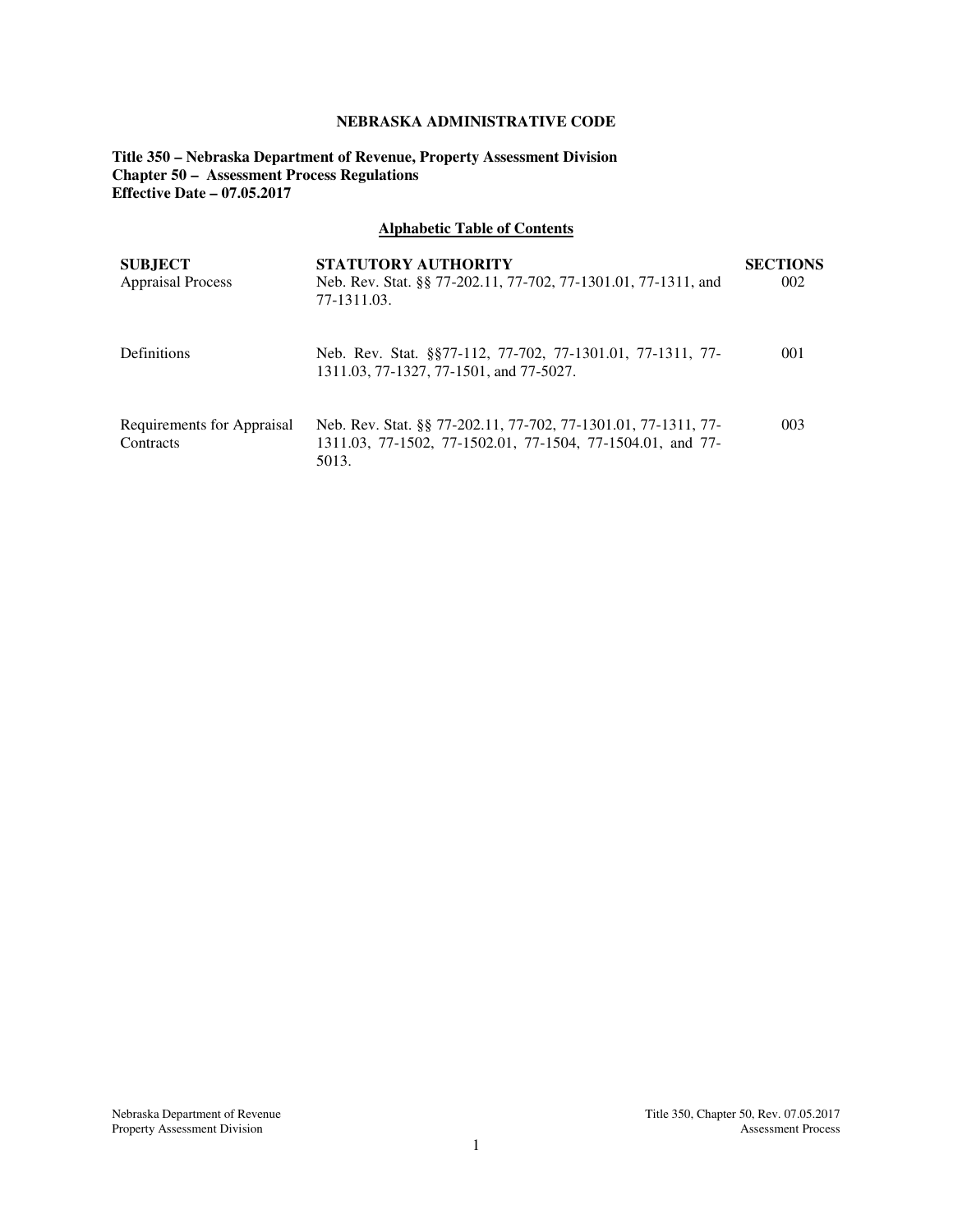**Numeric Table of Contents** 

| <b>SUBJECT</b>                          | <b>STATUTORY AUTHORITY</b>                                                                                                            | <b>SECTIONS</b> |
|-----------------------------------------|---------------------------------------------------------------------------------------------------------------------------------------|-----------------|
| Definitions                             | Neb. Rev. Stat. §§77-112, 77-702, 77-1301.01, 77-1311, 77-<br>1311.03, 77-1327, 77-1501, and 77-5027.                                 | 001             |
| <b>Appraisal Process</b>                | Neb. Rev. Stat. §§ 77-202.11, 77-702, 77-1301.01, 77-1311, and<br>77-1311.03.                                                         | 002             |
| Requirements for Appraisal<br>Contracts | Neb. Rev. Stat. §§ 77-202.11, 77-702, 77-1301.01, 77-1311, 77-<br>1311.03, 77-1502, 77-1502.01, 77-1504, 77-1504.01, and 77-<br>5013. | 003             |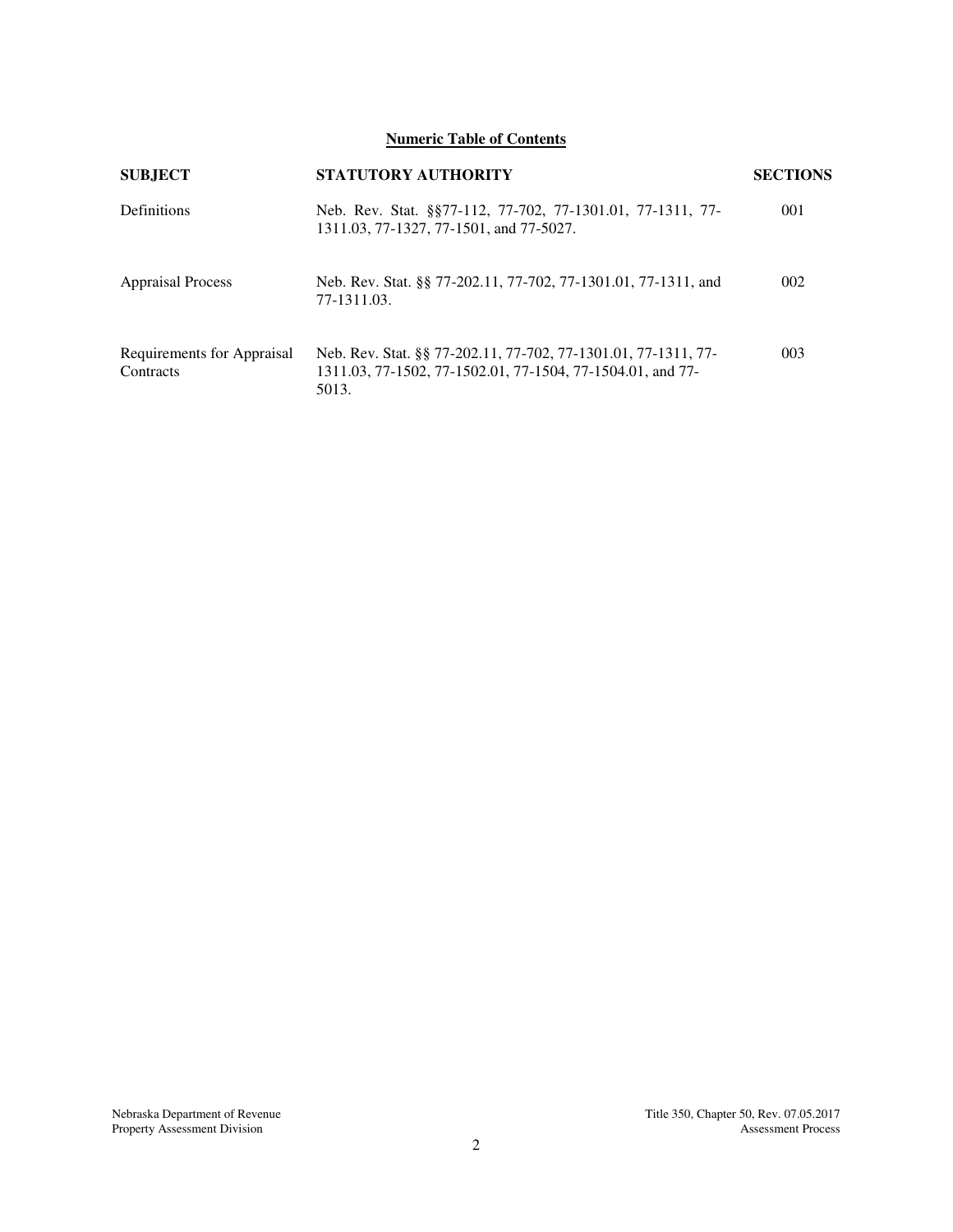# **Title 350 – Nebraska Department of Revenue, Property Assessment Division Chapter 50 –Assessment Process**

#### REG-50-001 DEFINITIONS

001.01 Actual value means the market value of real property in the ordinary course of trade. It is the typical amount the property will sell for, either when on sale in the open market or in an arm's-length transaction between a willing seller and a willing buyer, both of whom are knowledgeable about the property and its current and possible uses. Actual value may be determined using professionally accepted mass appraisal methods, including, but not limited, to the (1) sales comparison approach, (2) income approach, and (3) cost approach.

001.02 Appraisal means a written opinion of value of real property based on an adequate description of the property, on a specified date, and supported by relevant data analysis. While appraisal, reappraisal, and mass appraisal are interchangeable terms for property taxation purposes, reappraisal may also mean performing an additional appraisal to correct an error in an earlier appraisal. For this regulation, the term appraisal is used, unless the context requires otherwise. All appraisals must meet the standards as promulgated by the Appraisal Standards Board of the Appraisal Foundation in the *Uniform Standards of Professional Appraisal Practice*, effective as currently updated, including Standard 6, Mass Appraisal and Reporting in conjunction with existing "Statements on Appraisal Standards" and "Advisory Opinions". A copy of the *Uniform Standards of Professional Appraisal Practice* is on file at the office of the Tax Commissioner.

001.03 Appraisal firm means any individual or company that contracts with a county to do an appraisal, an appraisal update, or an appraisal maintenance project. Any firm that submits a proposal to provide appraisal services must comply with the requirements in this regulation.

001.04 Appraisal or assessed value adjustment means an action taken by the county assessor, Tax Equalization and Review Commission, or other lawful body that changes the valuation of a class or subclass of property by a percentage. The adjustment is based primarily on an assessment sales ratio study analysis.

001.05 Appraisal process means a systematic analysis and documentation of the factors that affect the value of real property. It defines the problem creates a plan to solve the problem, and gathers, classifies, analyzes, and interprets the necessary data into a written opinion of value. It must group similar properties so that all properties in a class or subclass are examined and valued together.

001.06 Appraisal maintenance, or pick-up work, is the collection of specific data related to new construction, remodeling, additions, alterations, and removals of existing buildings or structures. Pick-up work may also include: changes in zoning, use, or annexation; the addition, deletion, or change in characteristics of encumbrances such as leases, easements, or special programs (for example, the Conservation Reserve Program); and the addition, deletion, or change in characteristics external to the property, including, but not limited to, amenities such as paving, utilities and proximity to favorable or unfavorable influences, such as schools, libraries, city dumps, sewage treatment facilities, or meatpacking plants. The data must be gathered in a systematic process so that all properties are treated uniformly. The value of property analyzed in an appraisal maintenance project must be equalized with comparable properties.

001.07 Appraisal update or limited appraisal means an appraisal in which all or part of the data collection process is not necessary for an appraisal, but is needed for making adjustments on property values in a defined class or subclass. This includes, but is not limited to, recalibrating a market or cost model to implement current cost data, or adjusting value by a percentage, and then applying it uniformly to all property in a defined class or subclass.

001.08 Appraiser means a person who has the necessary qualifications, ability, and experience to estimate the value of real property. An appraiser is expected to perform valuation services competently and in a manner that is independent, impartial, and objective.

 001.08A Appraisers employed by a county assessor are exempt from the Real Property Appraiser Act under Neb. Rev. Stat. § 76-2221.

Property Assessment Division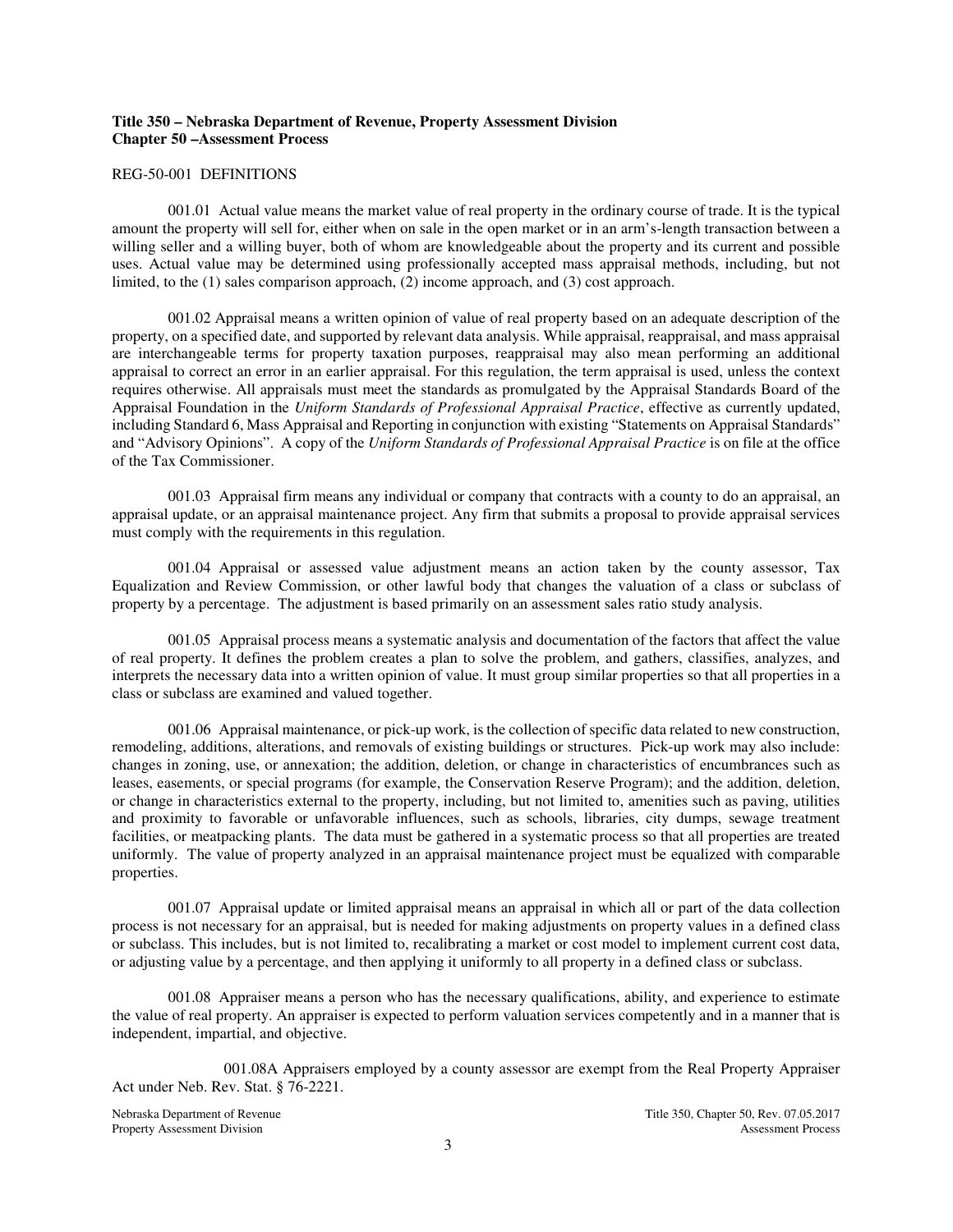001.09 Assessment process for real property means the act of listing the description of all real property, determining its taxability, taxable value, and placing it on the assessment roll.

001.10 Comparative data means data used to compare unit values of similar or competing properties such as: replacement cost estimates; local or historic costs; sales information; and rental and expense data.

001.11 Cost approach is the approach to value based on the principle of substitution, where an informed purchaser would pay no more for a property than what a substitute property with the same utility would cost to produce.

001.12 Data analysis is a process which organizes, develops, and displays the data in such a manner that derived values are supported, illustrated, and defended.

001.13 Data collection is a process to gather data relevant to the appraisal and assessment of property.

001.14 Division means the Nebraska Department of Revenue, Property Assessment Division.

001.15 Depreciation means the loss of value from deterioration and/or obsolescence. Deterioration, or physical depreciation, is evidenced by wear and tear, decay, dry rot, cracks, encrustations, or structural defects. There are two types of obsolescence: functional obsolescence, which is shown by conditions within the property due to poor interior design, mechanical inadequacy or overadequacy, and inadequacy or overadequacy due to size, design, etc; and locational obsolescence which is a component of economic obsolescence due to a suboptimal siting of an improvement and is shown by changes external to the property, such as neighborhood changes, environmental or use changes, legislation, and the like.

001.16 Digital imagery technology tools include current high-resolution street-view images, orthophoto images, and low-level oblique images. Geographic Information System (GIS) is an additional technological tool that may be used in certain circumstances to review property as specified in this regulation. This technology may incorporate change detection techniques that compare building dimension data and identify potential sketch discrepancies for further investigation.

 001.16A Orthophoto images must collected at a minimum of 6 inch pixel resolution in urban areas. Rural areas must be collected at a minimum of 12 inch pixel resolution.

 001.16B Digital images must be no older than three years to be used in lieu of a field review or on-site inspection for assessment purposes.

 001.16C Each review using digital imagery technology must be detailed in the property record card and incorporated into the county assessor's six-year inspection and review cycle. As new technology becomes available in the appraisal and assessment field it must be approved by the Property Tax Administrator prior to use in the six-year inspection and review cycle.

001.17 Field review means any inspection and review conducted at a property location. This review includes on-site inspections, interior inspections, listing, measuring, and taking updated photographs of the property.

001.18 Income approach means the approach to value which converts anticipated benefits (dollar income or amenities) to be derived from the ownership of property into a value estimate. Anticipated future income and/or reversions are discounted to a present worth figure through the capitalization process.

001.19 Inspection means the in-person review or examination of property.

012.19A Systematic inspection and review means the orderly, methodical, and planned process of inspecting and reviewing all parcels prioritized by neighborhood, market area, or assessor location. The planned process must include all sold and unsold property within the area identified for inspection.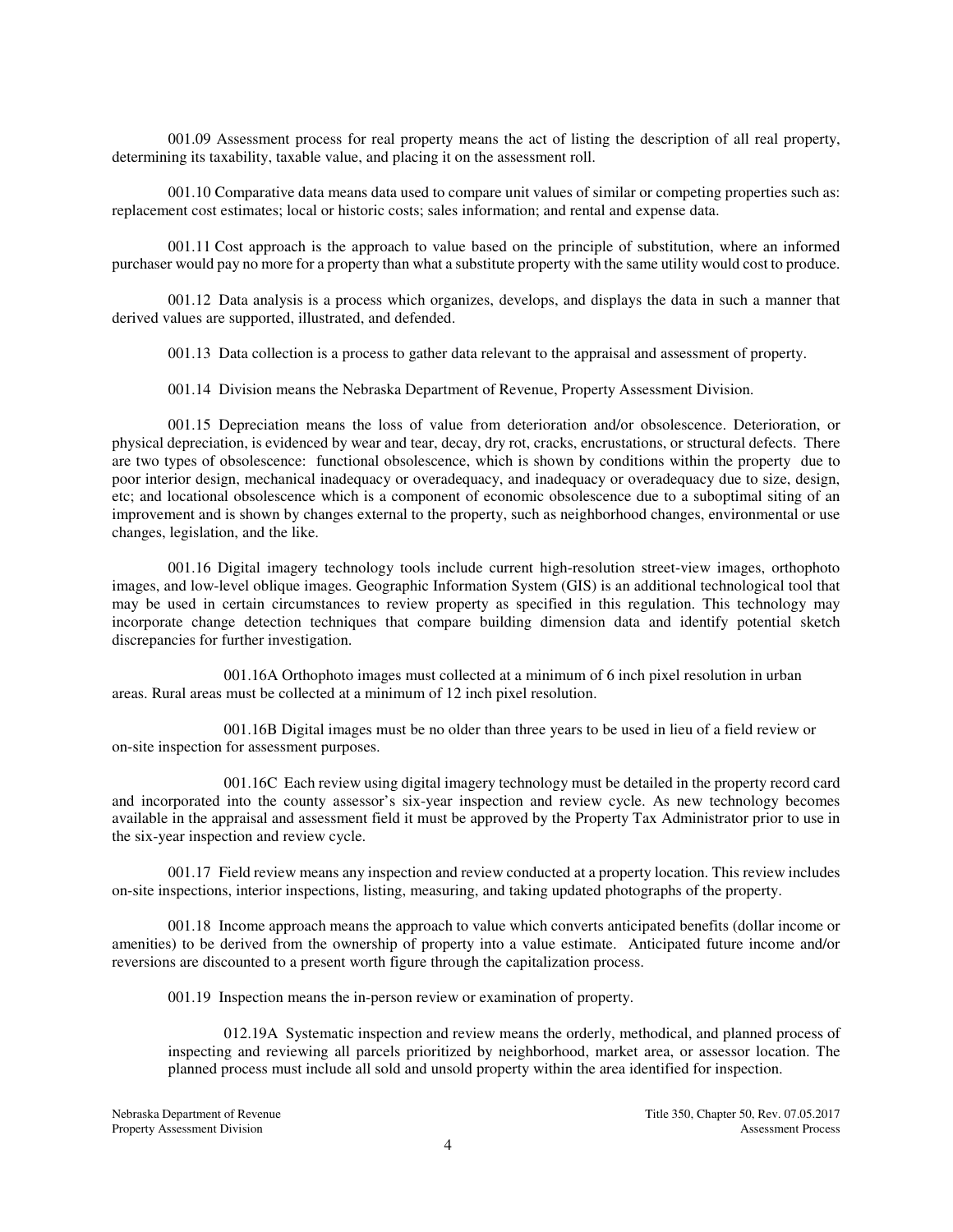001.19B Interior inspection means the on-site inspection and review that includes entering the buildings to inspect the interior details and condition of the interior components.

001.20 Listing means an on-site data gathering process that involves gathering all of the specific data necessary for the appraisal of each individual parcel.

001.21 Market area means an area with defined characteristics within which similar properties are equally competitive in the minds of buyers and sellers.

001.22 Market analysis is a study of general real estate market conditions that affect the competitive supply, demand, and prices for particular types of facilities or properties.

001.23 Office review means any review conducted in the office without physical inspection of a property. This review may include a review of data collected regarding the property, digital imagery technology, and information obtained from the owner, lessee, or a third party knowledgeable about the property.

001.24 Referee means an impartial credentialed appraiser or county assessor or deputy county assessor certificate holder who conducts protest hearings as the representative of, and under the direction of, the county board of equalization.

001.25 Sales comparison approach means a process of analyzing sales of similar recently sold properties in order to derive an indication of the most probable sales price of the property being appraised. Market approach, market data approach, and direct sales comparison approach are synonymous terms.

001.26 Specific data means data which relates only to the specific parcel being appraised. This can include measurements, perimeter sketches, age determination, site plans, photos, building elevation sketches, the presence or absence of utilities, street and sidewalk improvements, floor plans, room counts, physical and functional condition observations, and any descriptive information necessary to develop a replacement cost new utilizing the prescribed cost manuals.

001.27 Tax Commissioner means the Tax Commissioner of the Nebraska Department of Revenue.

 001.28 Valuation methodology means a formal written document which clearly communicates the elements, results, opinions, and value conclusions of the review. This report contains: the date of the review; the certification and signature of the reviewer; the purpose of the review; the qualifying conditions; information which defines the various neighborhoods, towns, or property groups which will be considered during the review process; a summary of market and income data; analysis, interpretation, and explanation of conclusions drawn from the data; explanation of the processing of the data; and, any maps, plans, charts, or other data which was used to support the review.

Neb. Rev. Stat. §§77-112, 77-702, 77-1301.01, 77-1311, 77-1311.03, 77-1327, 77-1501, and 77-5027.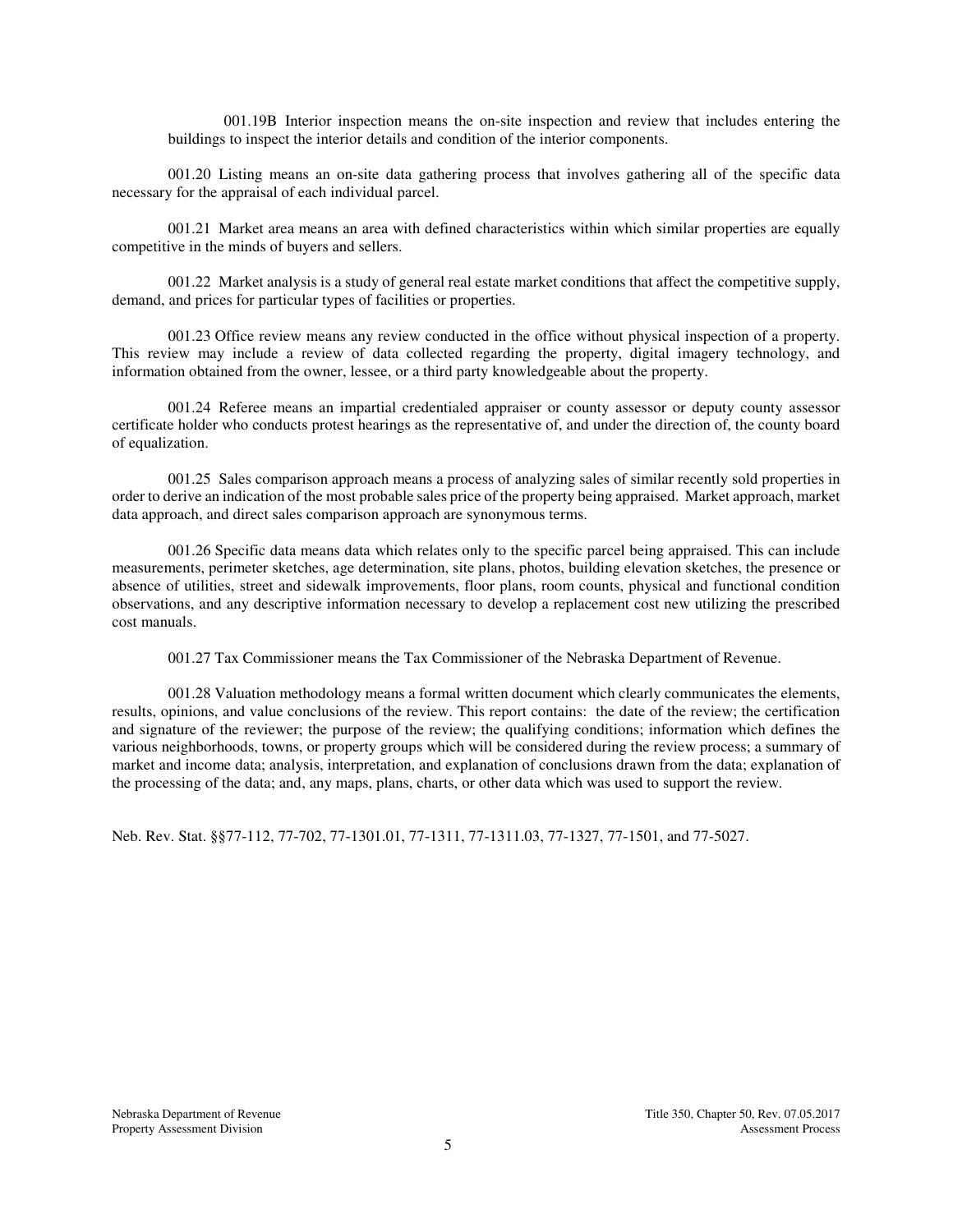## REG-50-002 THE APPRAISAL PROCESS

The appraisal process must contain the following steps: definition of the project; preliminary survey and planning; data collection; data analysis; application of the data; and final value estimates.

002.01 The county assessor must conduct an annual review of the quality of appraisal within the county through the use of assessment/sales ratios, coefficients of dispersion, price related differentials, confidence intervals, and on-going cost, income, and market analyses,

002.01A After completing the appraisal quality review, the county assessor must determine the appraisal needs of the county for the following year and inform the county board and the Division by developing a Plan of Assessment.

002.01B The county assessor must design, document, and initiate a process to systematically inspect and review each parcel of real property at least once every six years. Classes and subclasses that are not subject to inspection in a given year, must be analyzed and if necessary, adjusted based on market analysis and indicators of the level of value to arrive at assessments that reflect market value.

002.02 The county assessor must identify and document the resources necessary to complete the appraisal project. Planning documents can include the following: the development of appraisal specifications; obtaining the necessary materials; and hiring, training, or contracting for any personnel necessary to accomplish the needed appraisal. All appraisal contracts must comply with this regulation.

002.03 Methods of data collection can include items A-F below.

002.03A Interviews or questionnaires about replacement cost, age of the property, sale price, circumstances and financing of sold properties, and income or expense data for properties which are rented.

002.03B Field visit and inspection of the actual property amenities. The inspection process must take place within view of the property being inspected. The degree of the inspection is determined primarily by the county assessor and described in the plan of assessment, or at the discretion of the inspector during the course of the inspection.

002.03C Digital imagery technology. Any changes discovered with these technological tools must be followed up with an on-site inspection. Each digital review must be noted on the property record card and incorporated into the county assessor's six-year inspection and review cycle. As new technology becomes available in the appraisal and assessment field it must be approved by the Property Tax Administrator prior to use in the six-year inspection and review cycle.

002.03D Federal, state, or local government entity data including the Farm Service Agency's current land use maps, the Natural Resources Conservation Service's soil information, Nebraska Department of Natural Resource's well registration information, and local Natural Resource District's water and irrigation information.

002.03E Existing property record files including appraisal maintenance and pick-up work. The data must be accurate, current, and relevant to the date of the appraisal.

002.03F Any forms filed with the County.

002.04 Data Analysis must be included in the valuation methodology to show how the county assessor arrived at value.

002.04A To analyze a property's uses and restrictions, the analysis must consider the full description of the physical characteristics of the property and the property rights being valued. Actual value may be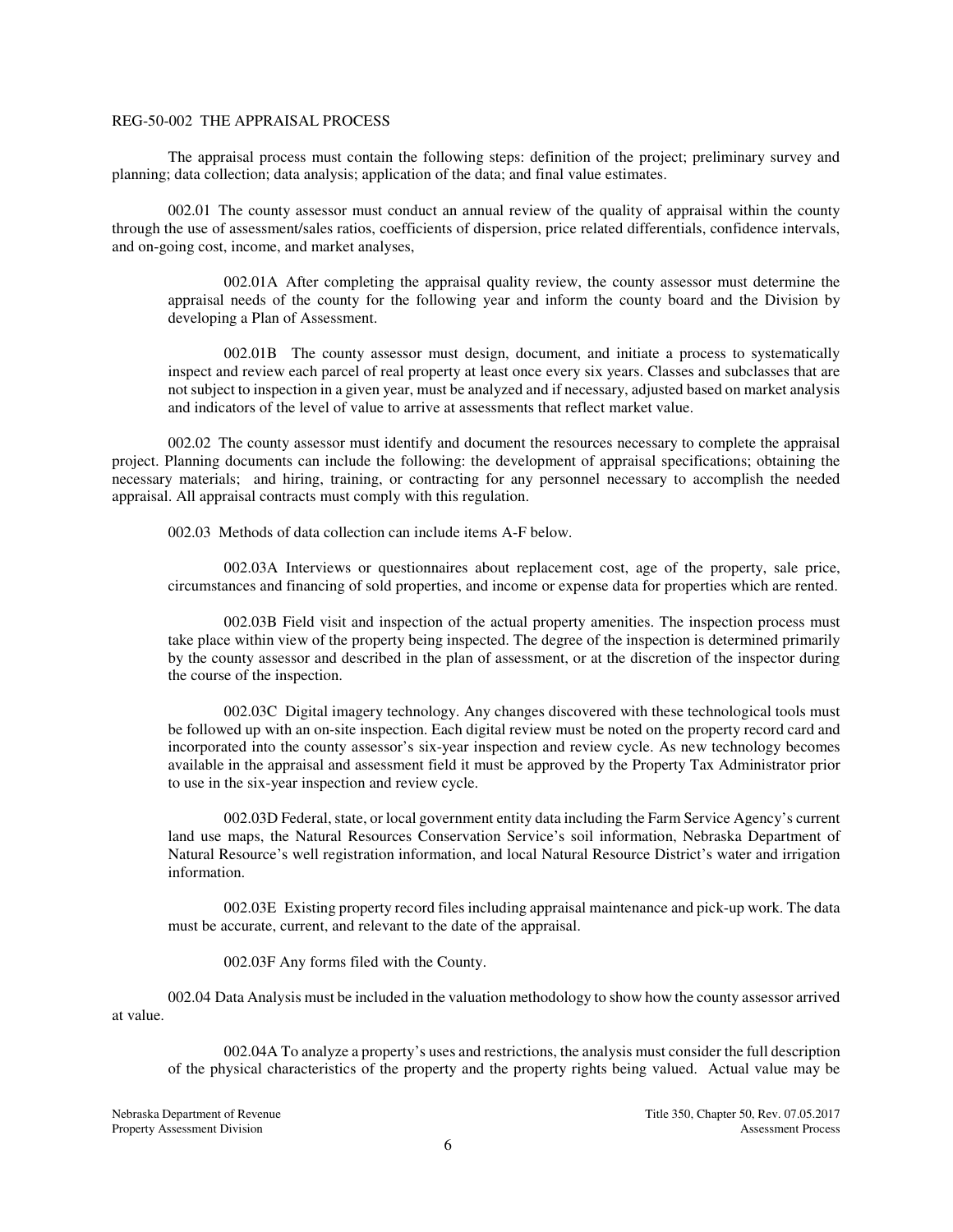determined using professionally accepted mass appraisal methods, including the (1) sales comparison approach, (2) income approach, and (3) cost approach.

002.04B The ultimate selection of a predominant approach for use in a mass appraisal should be discussed and defended in the valuation methodology and any deviations from the predominant narrative conclusions should be noted and briefly discussed on an individual basis.

002.05 Application of the data must include processing, review, and starting value phases for each parcel. The processing phase consists of displaying all relevant data in an organized fashion for each individual parcel on appropriate worksheets and record files. The review phase consists of examining each parcel and the data relevant to that parcel to prepare an estimate of value. The starting value is prepared for each individual parcel.

002.05A Land must be valued as though vacant and available to develop to its highest and best use. Land valuation must be conducted in the manner described in the sales comparison approach. When insufficient market data is available, an income approach such as a land residual technique can be used.

002.05B The application of the sales comparison approach includes the comparison and valuation on a unit basis to properties that have not sold but are otherwise physically, functionally, and economically similar. Any necessary adjustments to that base value must be made for dissimilarities

002.05C The application of the cost approach includes the development of a replacement cost new using the prescribed manuals and applying all applicable forms of depreciation developed in the data analysis portion of the appraisal.

002.05D The application of the income approach includes comparing all or portions of properties with known rental levels, expenses, and lease terms, to properties which are physically, functionally, and economically similar but are not presently rented or at economic rent. An estimate of economic rent is made, using appropriate rates, multipliers, and adjustments developed in the data analysis portion of the appraisal.

002.05E. Whether applying the sales comparison, cost, or income approach, an inspection of the property must be completed to assure that all variables and adjustments have been property considered and that equalization with similar properties has been accomplished by using the chosen approach. The final step is the calculation of the value indicated by the application of the chosen approach.

002.06 In correlating and reconciling the final values the county assessor or appraiser must examine the preliminary value for every parcel and select the most logical, best supported, and most defendable indication of value based upon the following:

002.06A The amount and reliability of the data collected in each approach to value;

002.06B The inherent strengths and weaknesses of each approach to value; and

002.06C The relevancy of each approach to the appraisal subject.

002.07 The county assessor or appraiser must present a final value estimate at the end of the correlation and reconciliation process. The final value estimate indicates land value, improvement value, a leasehold value if applicable, and the total value.

002.08 Informal hearing process. Between January 15 and March 1 counties with a population of at least 150,000 inhabitants, must conduct informal hearings to solicit any undiscovered data relevant to the valuation of the individual property being appraised or to the appraisal in general. To facilitate the informal hearing process a county assessor may choose to employ a referee or referees to act on behalf of the county assessor and/or appraiser.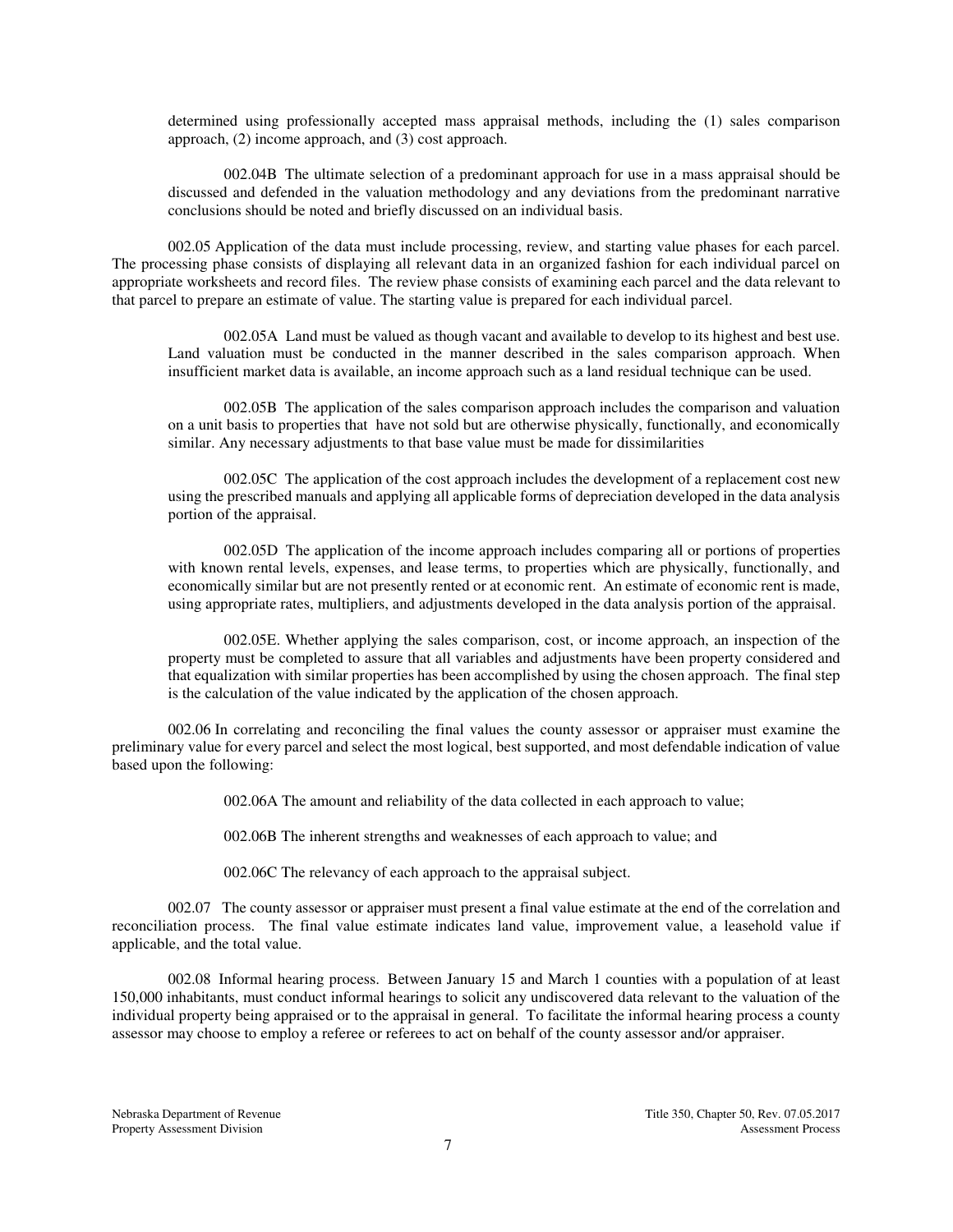002.08A The county assessor must send a notice of the estimate of final value or post to the county assessor website the estimate of final value notifying the owner or lessee who is responsible for paying property taxes.

002.08B The county assessor or appraiser must analyze the impact of any recommended adjustments resulting from informal hearings and extend the adjustments to similar properties to ensure equalization. A supplemental valuation methodology amending the original valuation methodology must be added to the report. The supplemental valuation methodology must describe the changes made as a result of the hearings and further describe general changes made to maintain equalization.

002.08C For counties with less than 150,000 inhabitants, the county assessor may conduct informational hearings to solicit any undiscovered data relevant to the valuation of the individual property being appraised or to the appraisal in general.

002.09 The county assessor is responsible for implementing these regulations regardless of whether the appraiser is the county assessor, a member of the county assessor's staff, a contracted or shared employee, or an independent contractor.

Neb. Rev. Stat. §§ 77-202.11, 77-702, 77-1301.01, 77-1311, and 77-1311.03.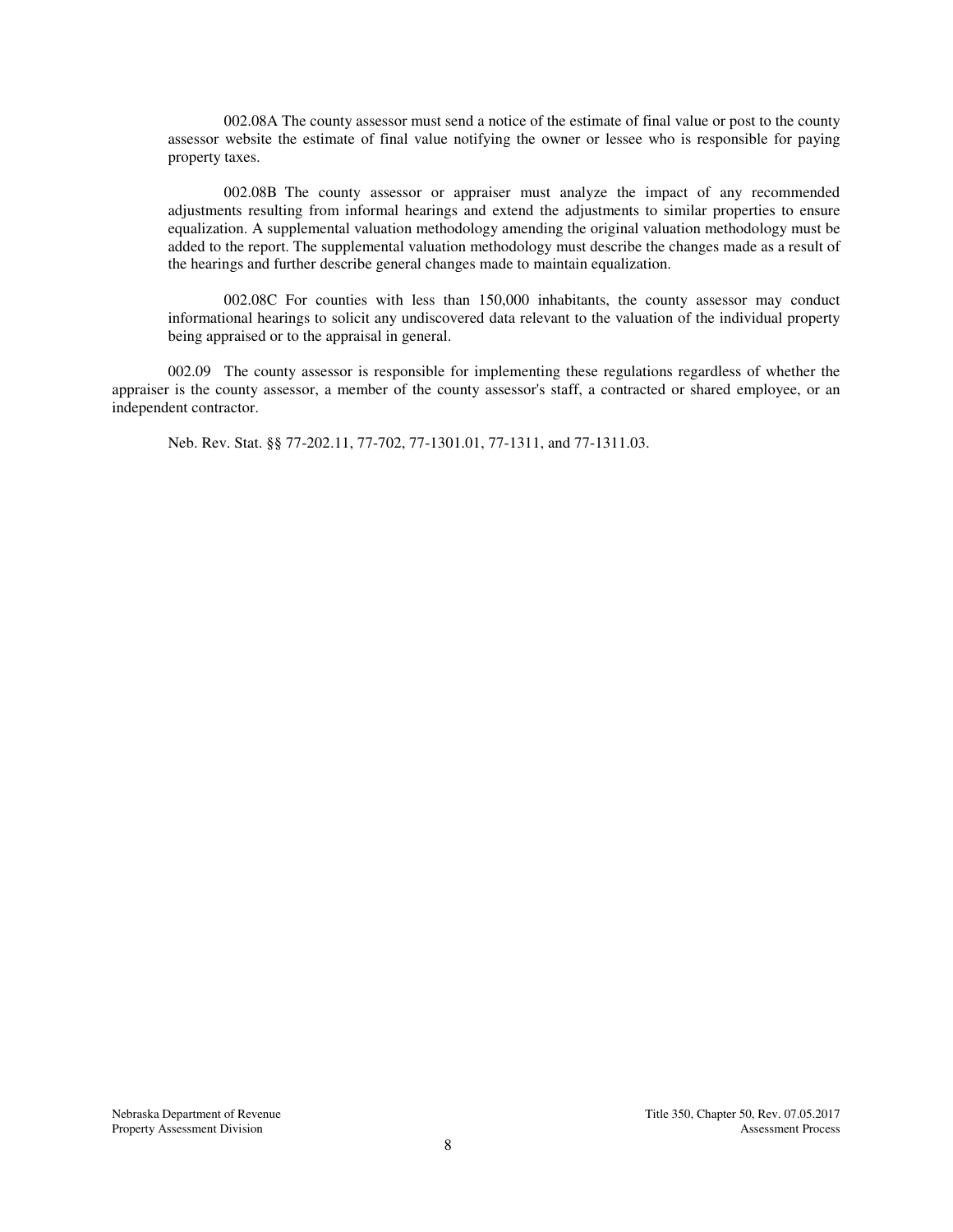## REG-50-003 REQUIREMENTS FOR APPRAISAL CONTRACTS

003.01 Appraisal contracts entered into between counties and appraisal firms must meet certain standards. Those standards are set forth in this section.

 003.01A Appraisal specifications are required prior to undertaking or contracting for an appraisal or appraisal update project of all real property, by an entire class or subclass, in any county.

 003.01B An appraisal contract must be awarded to an appraisal firm that has knowledge and experience in ad valorem appraisals.

 003.01C All proposals by appraisal firms for appraisal contracts must be submitted in writing and approved by the county board. Once the county board has approved, the signed appraisal contract must be forwarded to the Tax Commissioner for approval. No appraisal contract is valid unless approved in writing by the Tax Commissioner. A copy of the final appraisal specifications and signed appraisal contract shall be on file with the Tax Commissioner.

003.01D The appraisal firm must be an equal opportunity employer.

003.01E The appraisal firm, or its duly authorized representative, must certify in writing to the county board that they have read, understood, and are able and willing to comply with all State regulatory requirements prior to submitting any bid proposal to the county board.

003.01F The appraisal firm must include the resumes of the employee or employees supervising the project. The proposal must show and the resume confirm that:

003.01F(1) The full time and exclusive control of the project is under the jurisdiction of a supervisor who shall have not less than five years of practical appraisal experience involving extensive appraisals of the types of property to be appraised. The supervisor must be a member in good standing of a recognized professional appraisal organization which requires educational standards, passage of a comprehensive examination, and a demonstration of ability to perform an appraisal as qualifications for membership, or, in lieu of these designations, comparable education and practical appraisal experience to enable him or her to perform at that level of competence.

003.01G The appraisal firm will defend the resulting changes that affected values if protest are filed with the county board of equalization or appeals are filed with the Tax Equalization and Review Commission.

003.01H The appraisal firm will supply as many copies of the appraiser report to the county as agreed upon, which, together with all appraisal files, records, maps, or other data used in the appraisal becomes and remains the property of the county.

003.02 The content of an appraisal contract must contain the following provisions:

003.02A A completion date. This date must not be more than 24 months after the date of execution of the contract.

003.02B Assumption of liability. The appraisal firm assumes liability connected with performance of its contract. The amount of the general liability insurance must be at least \$50,000.00 for each person, \$100,000.00 each accident for bodily injury, and \$25,000.00 each property damage accident.

003.02C Identification of the insurer.

003.02D An agreement to comply with all state and federal statutes and regulations related to taxation, workmen's compensation insurance, and unemployment insurance.